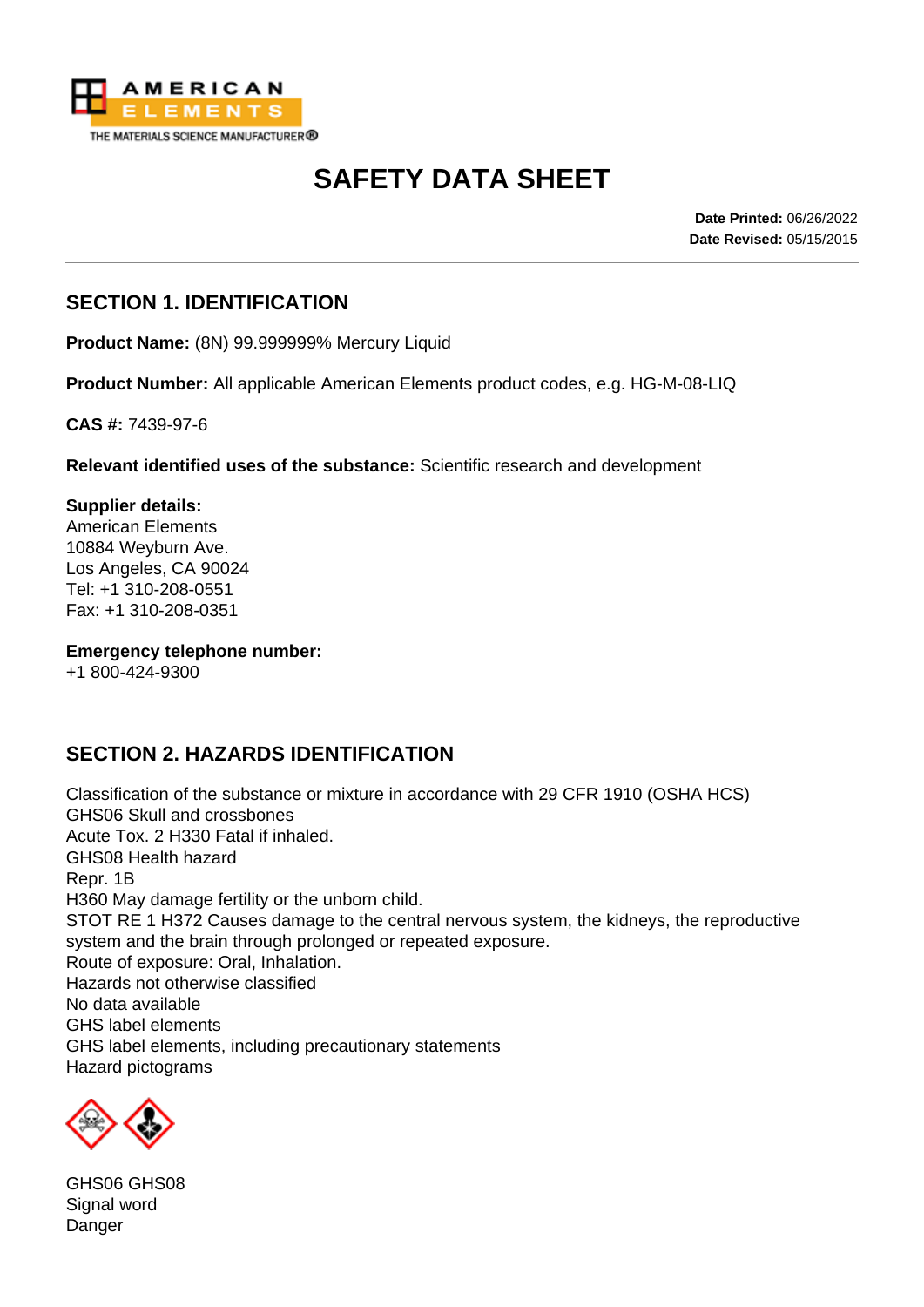Hazard statements H330 Fatal if inhaled. H360 May damage fertility or the unborn child. H372 Causes damage to the central nervous system, the kidneys, the reproductive system and the brain through prolonged or repeated exposure. Route of exposure: Oral, Inhalation. Precautionary statements P260 Do not breathe dust/fume/gas/mist/vapors/spray. P284 [In case of inadequate ventilation] wear respiratory protection. P201 Obtain special instructions before use. P280 Wear protective gloves/protective clothing/eye protection/face protection. P320 Specific treatment is urgent (see on this label). P304+P340 IF INHALED: Remove person to fresh air and keep comfortable for breathing. P310 Immediately call a POISON CENTER/doctor. P405 Store locked up. P403+P233 Store in a well-ventilated place. Keep container tightly closed. P501 Dispose of contents/container in accordance with local/regional/national/international regulations. WHMIS classification D1A - Very toxic material causing immediate and serious toxic effects D2A - Very toxic material causing other toxic effects E - Corrosive material Classification system HMIS ratings (scale 0-4) (Hazardous Materials Identification System) Health (acute effects)  $=$  3  $Flammability = 0$ Physical Hazard = 1 Other hazards Results of PBT and vPvB assessment PBT: N/A vPvB: N/A

## **SECTION 3. COMPOSITION/INFORMATION ON INGREDIENTS**

Substances CAS No. / Substance Name: 7439-97-6 Mercury Identification number(s): EC number: 231-106-7 Index number: 080-001-00-0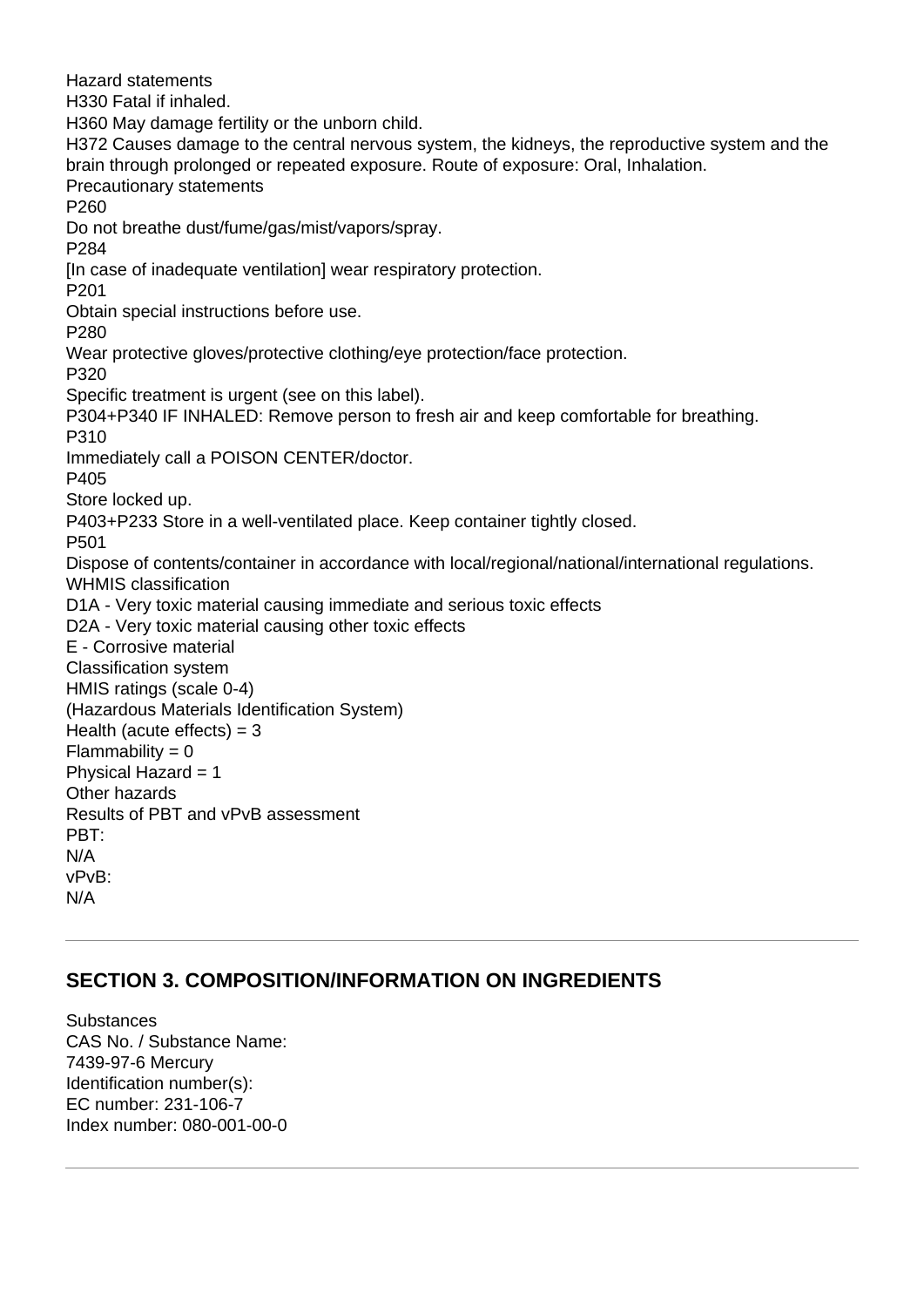## **SECTION 4. FIRST AID MEASURES**

Description of first aid measures General information Immediately remove any clothing soiled by the product. Remove breathing apparatus only after contaminated clothing has been completely removed. In case of irregular breathing or respiratory arrest provide artificial respiration. If inhaled: Supply patient with fresh air. If not breathing, provide artificial respiration. Keep patient warm. Seek immediate medical advice. In case of skin contact: Immediately wash with soap and water; rinse thoroughly. Seek immediate medical advice. In case of eye contact: Rinse opened eye for several minutes under running water. Consult a physician. If swallowed: Seek medical treatment. Information for doctor Most important symptoms and effects, both acute and delayed Fatal if inhaled. May damage fertility or the unborn child. Causes damage to the central nervous system, the kidneys, the reproductive system and the brain through prolonged or repeated exposure. Route of exposure: Oral, Inhalation. Indication of any immediate medical attention and special treatment needed No data available

## **SECTION 5. FIREFIGHTING MEASURES**

Extinguishing media Suitable extinguishing agents Product is not flammable. Use fire-fighting measures that suit the surrounding fire. Special hazards arising from the substance or mixture If this product is involved in a fire, the following can be released: Mercury oxide Advice for firefighters Protective equipment: Wear self-contained respirator. Wear fully protective impervious suit.

## **SECTION 6. ACCIDENTAL RELEASE MEASURES**

Personal precautions, protective equipment and emergency procedures Use personal protective equipment. Keep unprotected persons away. Ensure adequate ventilation Environmental precautions: Do not allow product to enter drains, sewage systems, or other water courses. Methods and materials for containment and cleanup: Absorb with liquid-binding material (sand, diatomite, acid binders, universal binders, sawdust). Dispose of contaminated material as waste according to section 13. Ensure adequate ventilation. Prevention of secondary hazards: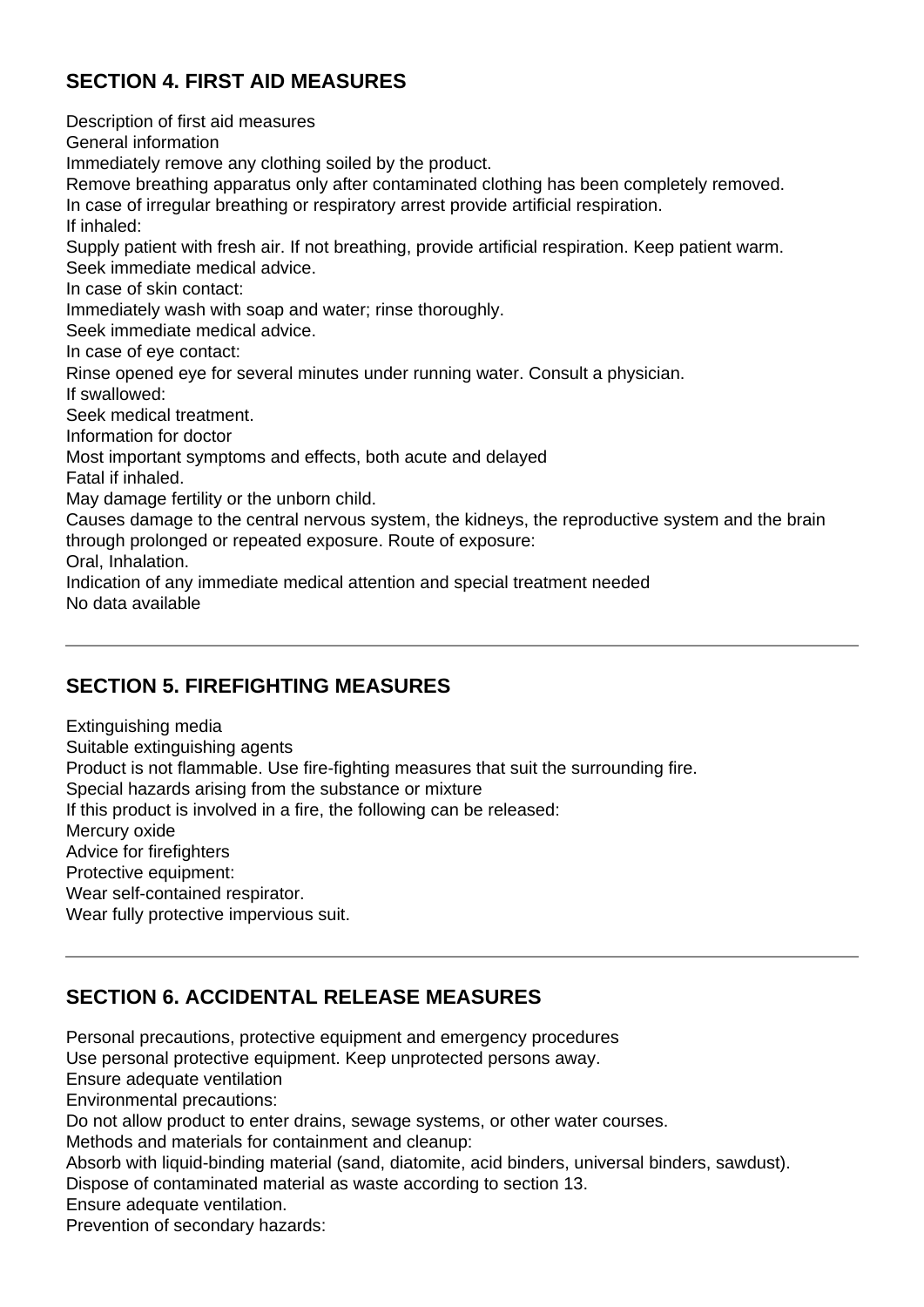No special measures required. Reference to other sections See Section 7 for information on safe handling See Section 8 for information on personal protection equipment. See Section 13 for disposal information. Protective Action Criteria for Chemicals PAC-1: 0.15 mg/m3 PAC-2: 1.7 mg/m3 PAC-3: 8.9 mg/m3

#### **SECTION 7. HANDLING AND STORAGE**

**Handling** 

Precautions for safe handling Keep container tightly sealed. Store in cool, dry place in tightly closed containers. Ensure good ventilation at the workplace. Open and handle container with care. Information about protection against explosions and fires: The product is not flammable Conditions for safe storage, including any incompatibilities Requirements to be met by storerooms and receptacles: No special requirements. Information about storage in one common storage facility: Store away from halogens. Store away from metals. Further information about storage conditions: Keep container tightly sealed. Store in cool, dry conditions in well-sealed containers. Specific end use(s) No data available

## **SECTION 8. EXPOSURE CONTROLS/PERSONAL PROTECTION**

Additional information about design of technical systems: Properly operating chemical fume hood designed for hazardous chemicals and having an average face velocity of at least 100 feet per minute. Control parameters Components with limit values that require monitoring at the workplace: 7439-97-6 Mercury (100.0%) PEL (USA) Long-term value:  $0.1 \text{ mg/m}^3$ as Hg; see OSHA standard interpretation memo REL (USA)

Long-term value:  $0.05*$  mg/m<sup>3</sup>

Ceiling limit value:  $0.1 \text{ mg/m}^3$ as Hg; \*Vapor; Skin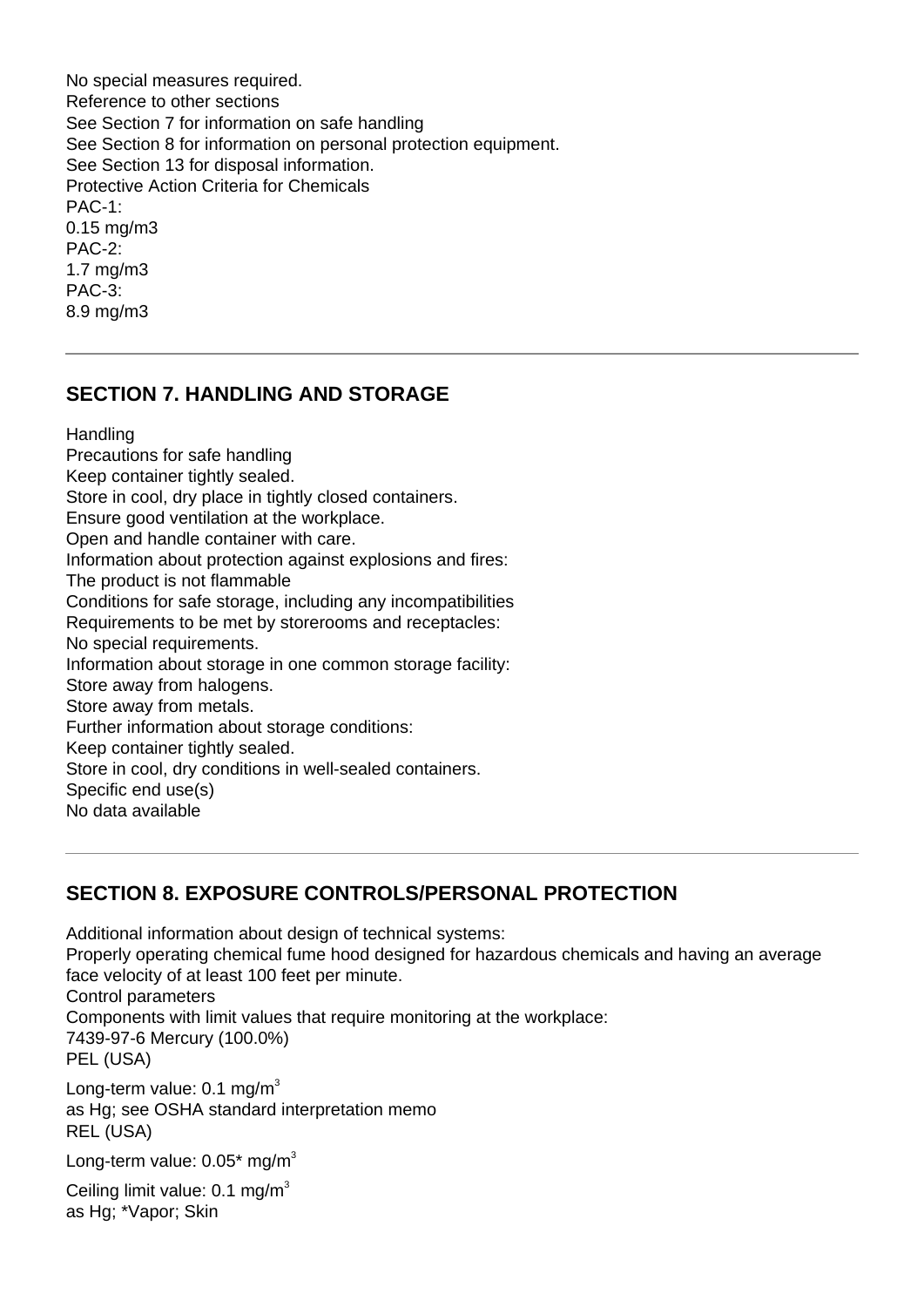TLV (USA) Long-term value:  $0.025$  mg/m<sup>3</sup> as Hg; Skin; BEI EL (Canada) Long-term value:  $0.025$  mg/m<sup>3</sup> Skin; R EV (Canada) Long-term value:  $0.025$  mg/m<sup>3</sup> as Hg, Skin Ingredients with biological limit values: 7439-97-6 Mercury (100.0%) BEI (USA) 35 µg/g creatinine Medium: urine Time: prior to shift Parameter: Total inorganic mercury (background 15 µg/L Medium: blood Time: end of shift at end of workweek Parameter: Total inorganic mercury (background) Additional information: No data Exposure controls Personal protective equipment Follow typical protective and hygienic practices for handling chemicals. Keep away from foodstuffs, beverages and feed. Remove all soiled and contaminated clothing immediately. Wash hands before breaks and at the end of work. Store protective clothing separately. Maintain an ergonomically appropriate working environment. Breathing equipment: Use self-contained respiratory protective device in emergency situations. Recommended filter device for short term use: Use a respirator with multi-purpose combination (US) or type ABEK (EN 14387) as a backup to engineering controls. Risk assessment should be performed to determine if air-purifying respirators are appropriate. Only use equipment tested and approved under appropriate government standards such as NIOSH (USA) or CEN (EU). Protection of hands: Impervious gloves Inspect gloves prior to use. Suitability of gloves should be determined both by material and quality, the latter of which may vary by manufacturer. Material of gloves Nitrile rubber, NBR Penetration time of glove material (in minutes) 480 Glove thickness 0.11 mm Eye protection: Safety glasses Body protection: Protective work clothing.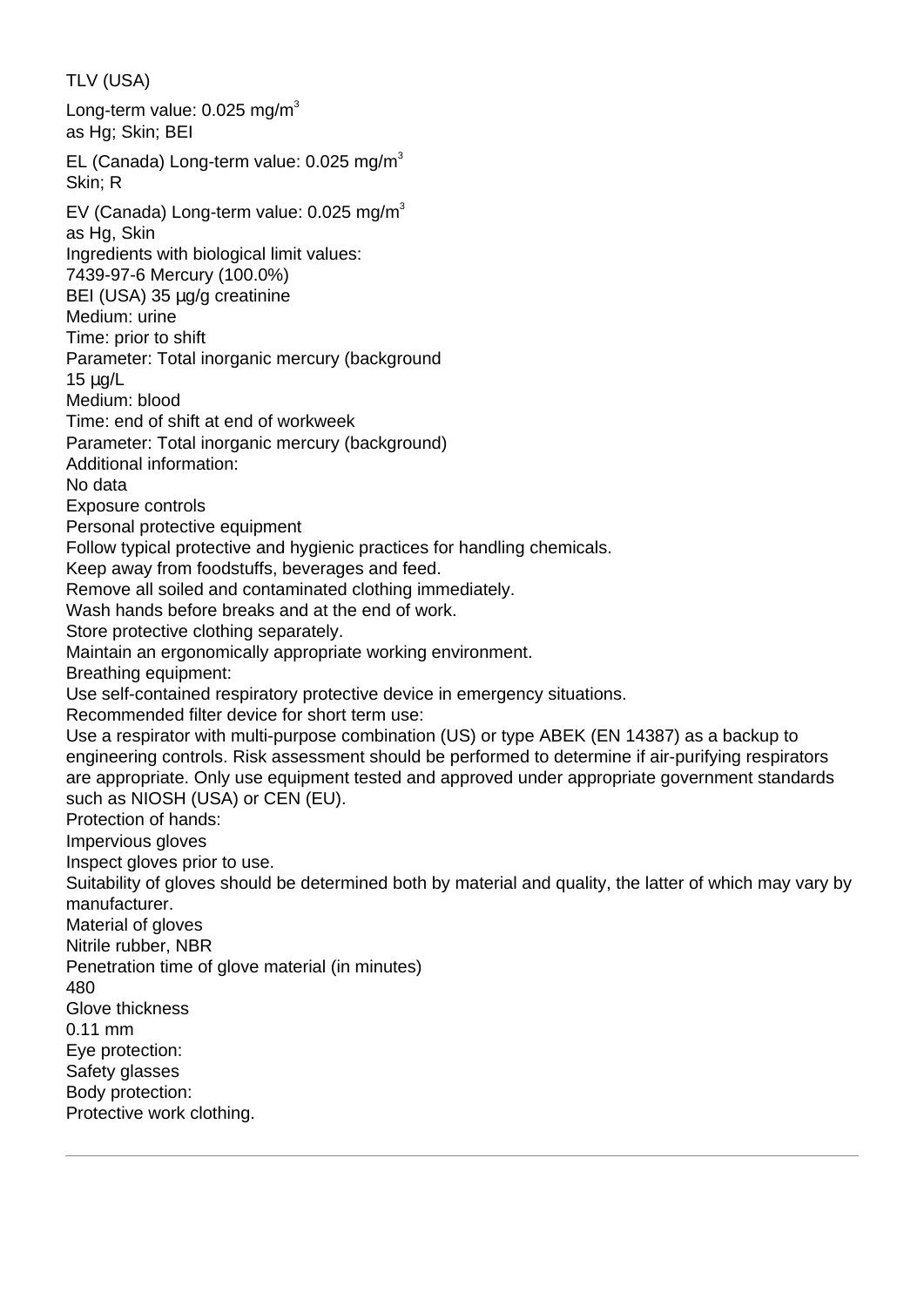#### **SECTION 9. PHYSICAL AND CHEMICAL PROPERTIES**

Information on basic physical and chemical properties Appearance: Form: Liquid Odor: Odorless Odor threshold: Not determined. pH: Not determined. Melting point/Melting range: -38.87 °C (-38 °F) Boiling point/Boiling range: 356.73 °C (674 °F) Sublimation temperature / start: Not determined Flammability (solid, gas) Not determined. Ignition temperature: Not determined Decomposition temperature: Not determined Autoignition: Not determined. Danger of explosion: Not determined. Explosion limits: Lower: Not determined Upper: Not determined Vapor pressure at 20 °C (68 °F): 0.00163 hPa Density at 20 °C (68 °F): 13.534 g/cm<sup>3</sup> (112.941 lbs/gal) Relative density Not determined. Vapor density Not determined. Evaporation rate Not determined. Solubility in Water  $(H<sub>2</sub>O)$ : Not miscible or difficult to mix Partition coefficient (n-octanol/water): Not determined. Viscosity: Dynamic: Not determined. Kinematic: Not determined. Other information No data available

## **SECTION 10. STABILITY AND REACTIVITY**

**Reactivity** No data available Chemical stability Stable under recommended storage conditions. Thermal decomposition / conditions to be avoided: Decomposition will not occur if used and stored according to specifications. Possibility of hazardous reactions No dangerous reactions known Conditions to avoid No data available Incompatible materials: **Halogens** Metals Hazardous decomposition products: Mercury oxide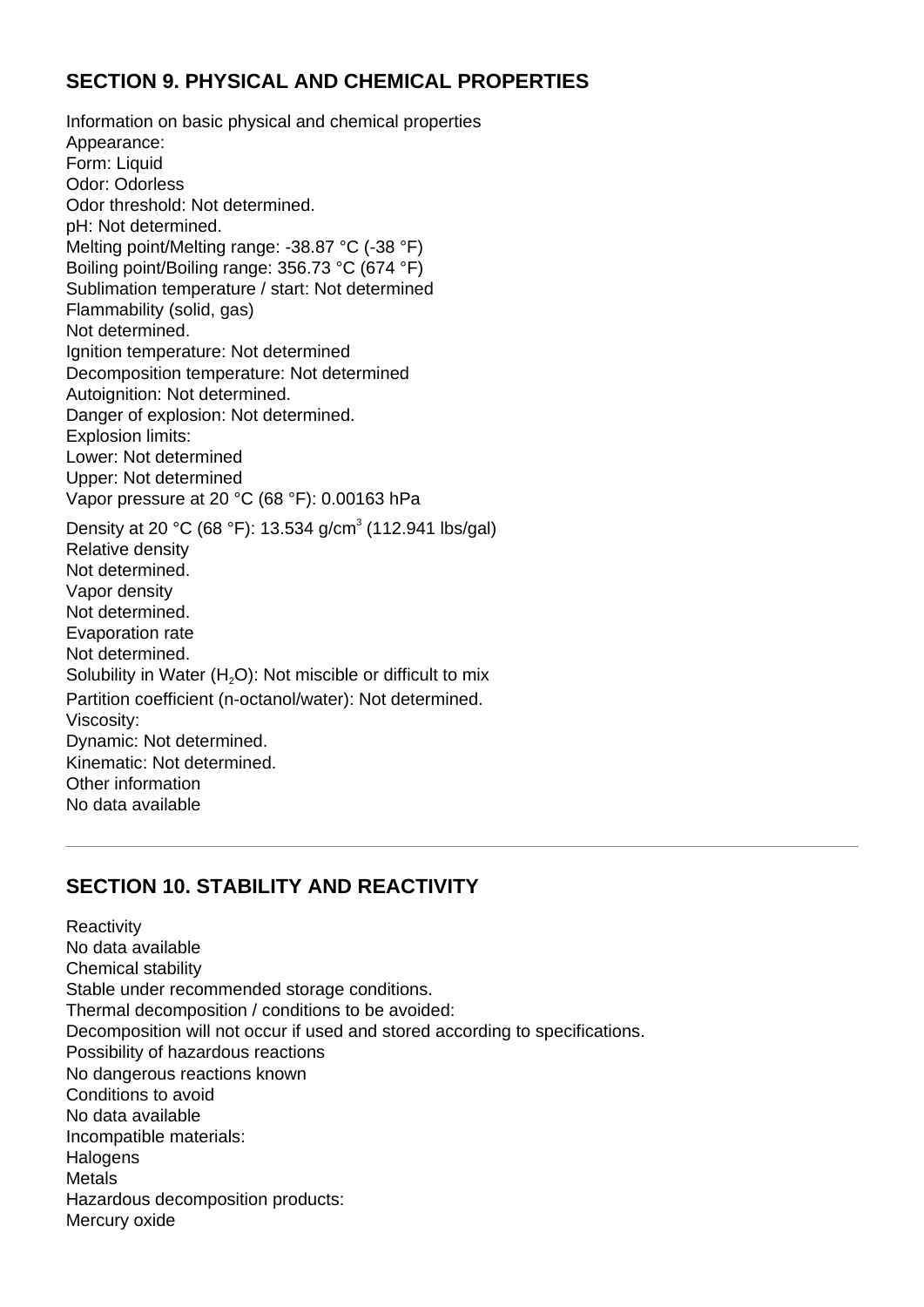## **SECTION 11. TOXICOLOGICAL INFORMATION**

Information on toxicological effects Acute toxicity: Fatal if inhaled. The Registry of Toxic Effects of Chemical Substances (RTECS) contains acute toxicity data for this substance. LD/LC50 values that are relevant for classification: No data Skin irritation or corrosion: May cause irritation Eye irritation or corrosion: May cause irritation Sensitization: No sensitizing effects known. Germ cell mutagenicity: The Registry of Toxic Effects of Chemical Substances (RTECS) contains mutation data for this substance. Carcinogenicity: EPA-D: Not classifiable as to human carcinogenicity: inadequate human and animal evidence of carcinogenicity or no data are available. IARC-3: Not classifiable as to carcinogenicity to humans. ACGIH A4: Not classifiable as a human carcinogen: Inadequate data on which to classify the agent in terms of its carcinogenicity in humans and/or animals. The Registry of Toxic Effects of Chemical Substances (RTECS) contains tumorigenic and/or carcinogenic and/or neoplastic data for this substance. Reproductive toxicity: May damage fertility or the unborn child. The Registry of Toxic Effects of Chemical Substances (RTECS) contains reproductive data for this substance. Specific target organ system toxicity - repeated exposure: Causes damage to the central nervous system, the kidneys, the reproductive system and the brain through prolonged or repeated exposure. Route of exposure: Oral, Inhalation. Specific target organ system toxicity - single exposure: No effects known. Aspiration hazard: No effects known. Subacute to chronic toxicity: The Registry of Toxic Effects of Chemical Substances (RTECS) contains multiple dose toxicity data for this substance. Additional toxicological information: To the best of our knowledge the acute and chronic toxicity of this substance is not fully known. Carcinogenic categories OSHA-Ca (Occupational Safety & Health Administration) Substance is not listed.

## **SECTION 12. ECOLOGICAL INFORMATION**

**Toxicity** Aquatic toxicity: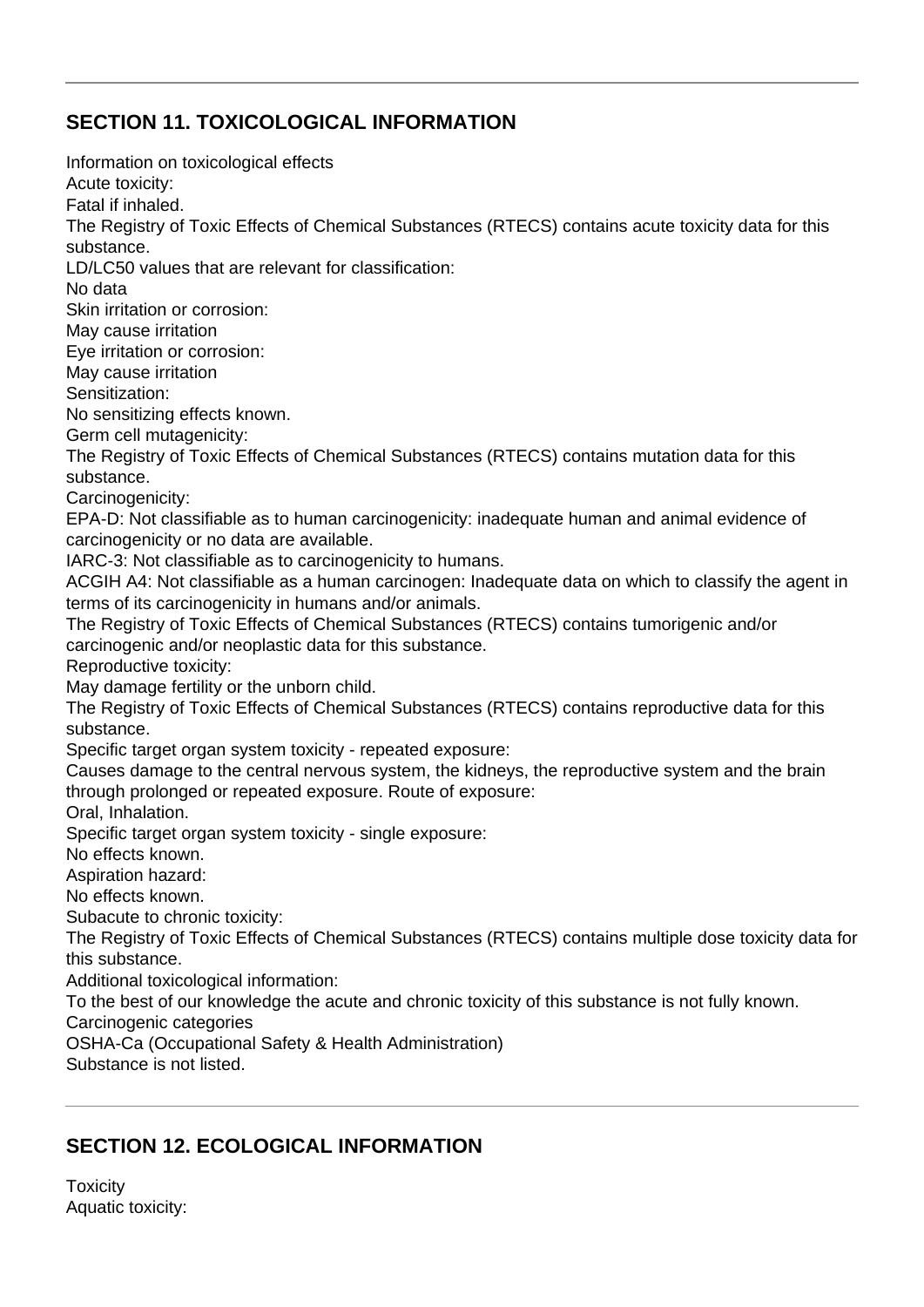No data available Persistence and degradability No data available Bioaccumulative potential No data available Mobility in soil No data available Ecotoxical effects: Remark: Very toxic for aquatic organisms Additional ecological information: Do not allow product to reach groundwater, water courses, or sewage systems, even in small quantities. Danger to drinking water if even extremely small quantities leak into the ground. Also poisonous for fish and plankton in water bodies. May cause long lasting harmful effects to aquatic life. Avoid transfer into the environment. Very toxic for aquatic organisms Results of PBT and vPvB assessment PBT: N/A vPvB: N/A Other adverse effects No data available

#### **SECTION 13. DISPOSAL CONSIDERATIONS**

Waste treatment methods Recommendation Consult official regulations to ensure proper disposal. Uncleaned packagings: Recommendation: Disposal must be made according to official regulations.

#### **SECTION 14. TRANSPORT INFORMATION**

UN-Number DOT, IMDG, IATA UN2809 UN proper shipping name DOT **Mercury** ADR 2809 Mercury IMDG, IATA **MERCURY** Transport hazard class(es) DOT Class 8 Corrosive substances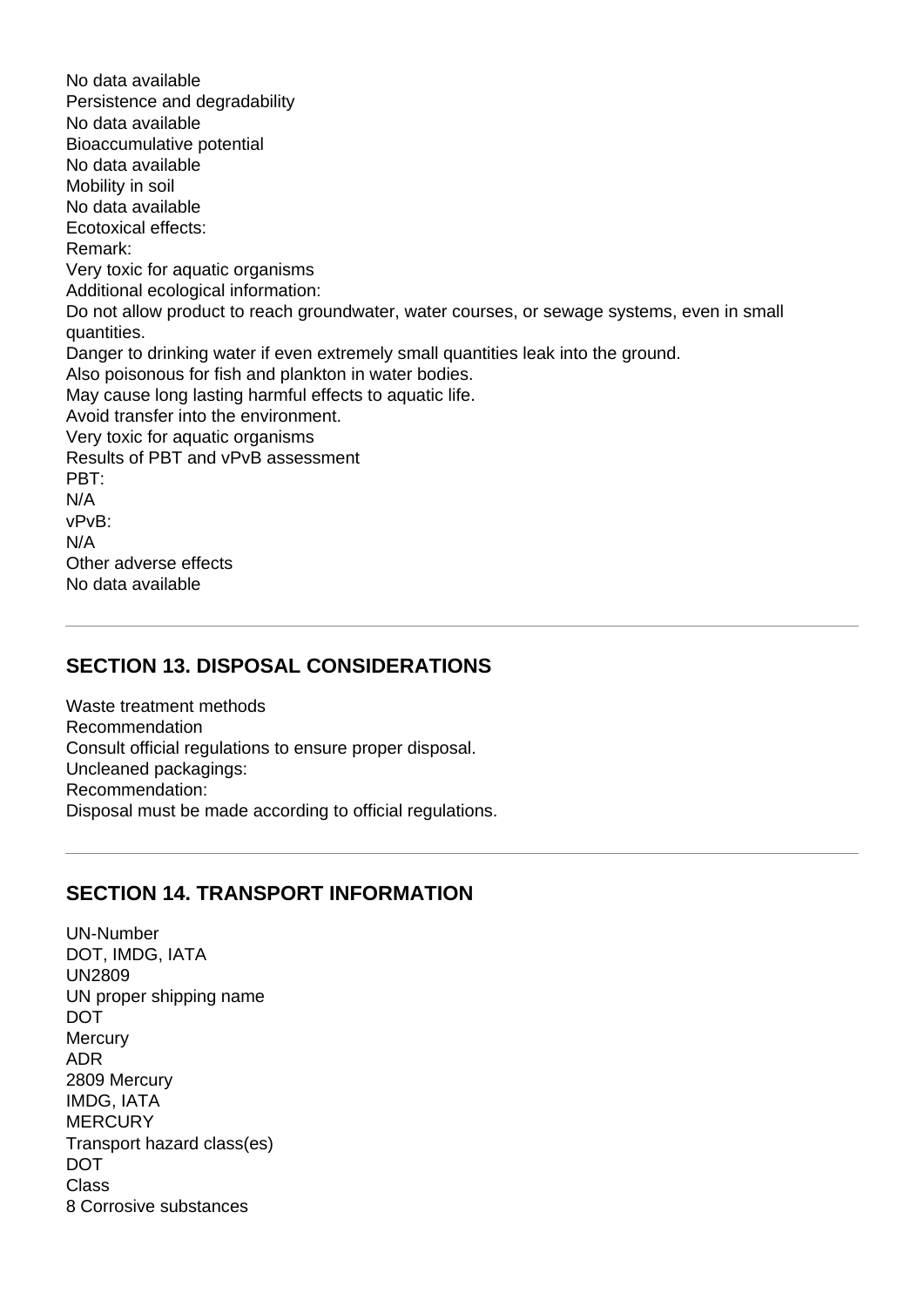Label 8, 6.1 ADR Class 8 (CT1) Corrosive substances Label 8+6.1 IMDG Class 8 Corrosive substances Label 8/6.1 IATA Class 8 Corrosive substances Label 8 (6.1) Packing group DOT, ADR, IMDG, IATA III Environmental hazards: N/A Special precautions for user Warning: Corrosive substances EMS Number: F-A,S-B Segregation groups Heavy metals and their salts (including their organometallic compounds), mercury and mercury compounds Stowage Category B Stowage Code SW2 Clear of living quarters. Segregation Code SG24 Stow "away from" azides Transport in bulk according to Annex II of MARPOL73/78 and the IBC Code N/A Transport/Additional information: DOT Quantity limitations On passenger aircraft/rail: 35 kg On cargo aircraft only: 35 kg Hazardous substance: 1 lbs, 0.454 kg Marine Pollutant (DOT): No IMDG Limited quantities (LQ) 5 kg Excepted quantities (EQ) Code: E0 Not permitted as Excepted Quantity UN "Model Regulation": UN 2809 MERCURY, 8 (6.1), III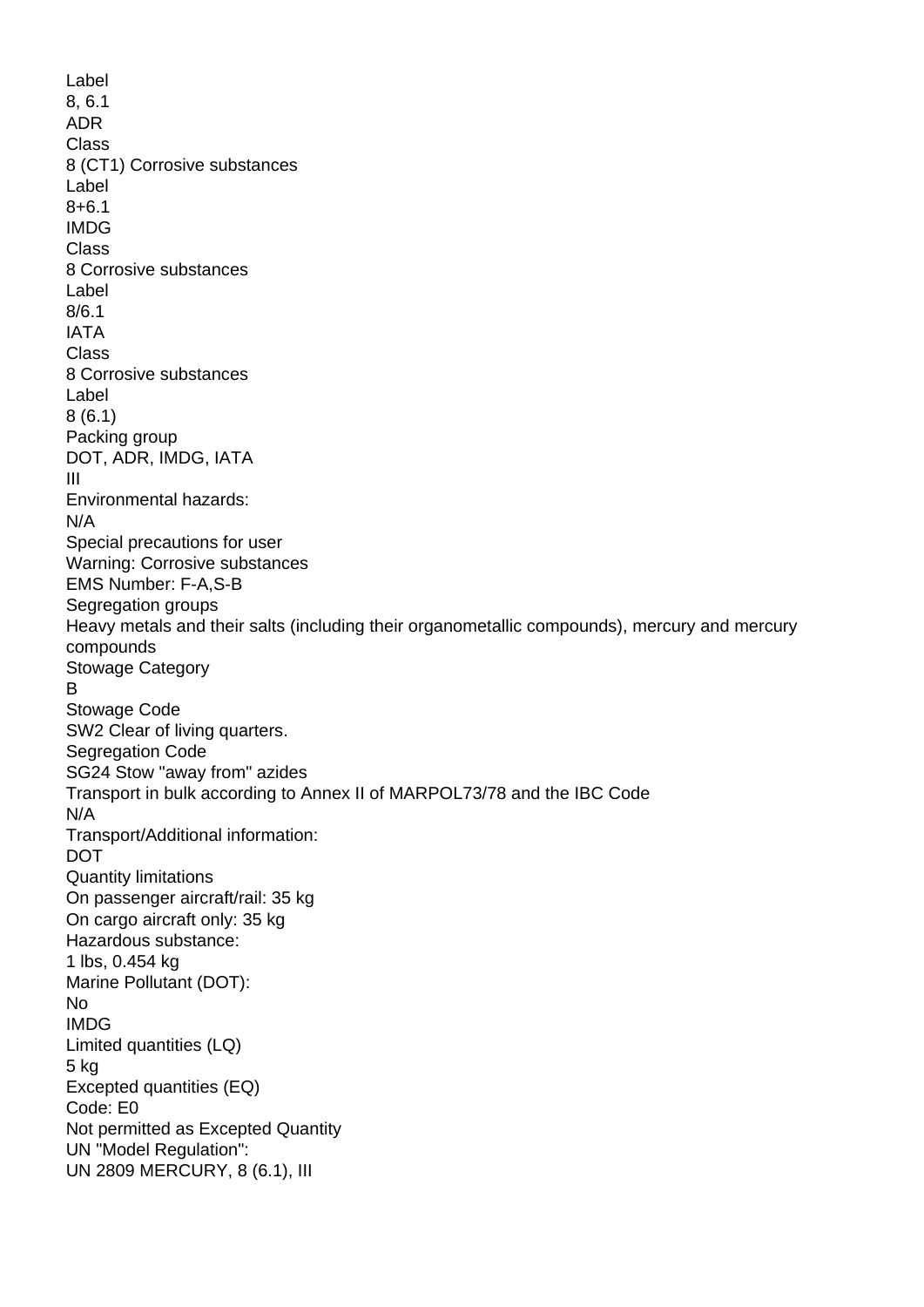## **SECTION 15. REGULATORY INFORMATION**

Safety, health and environmental regulations/legislation specific for the substance or mixture GHS GHS label elements, including precautionary statements Hazard pictograms GHS06 GHS08 Signal word Danger Hazard statements H330 Fatal if inhaled. H360 May damage fertility or the unborn child. H372 Causes damage to the central nervous system, the kidneys, the reproductive system and the brain through prolonged or repeated exposure. Route of exposure: Oral, Inhalation. Precautionary statements P260 Do not breathe dust/fume/gas/mist/vapors/spray. P284 [In case of inadequate ventilation] wear respiratory protection. P201 Obtain special instructions before use. P280 Wear protective gloves/protective clothing/eye protection/face protection. P320 Specific treatment is urgent (see on this label). P304+P340 IF INHALED: Remove person to fresh air and keep comfortable for breathing. P310 Immediately call a POISON CENTER/doctor. P405 Store locked up. P403+P233 Store in a well-ventilated place. Keep container tightly closed. P501 Dispose of contents/container in accordance with local/regional/national/international regulations. National regulations All components of this product are listed in the U.S. Environmental Protection Agency Toxic Substances Control Act Chemical substance Inventory. All components of this product are listed on the Canadian Domestic Substances List (DSL). SARA Section 313 (specific toxic chemical listings) 7439-97-6 Mercury California Proposition 65 Prop 65 - Chemicals known to cause cancer Substance is not listed. Prop 65 - Developmental toxicity 7439-97-6 Mercury Prop 65 - Developmental toxicity, female Substance is not listed. Prop 65 - Developmental toxicity, male Substance is not listed. Information about limitation of use: For use only by technically qualified individuals. This substance is subject to a Significant New Use Rule (SNUR) promulgated under Section 5(a)(2) of